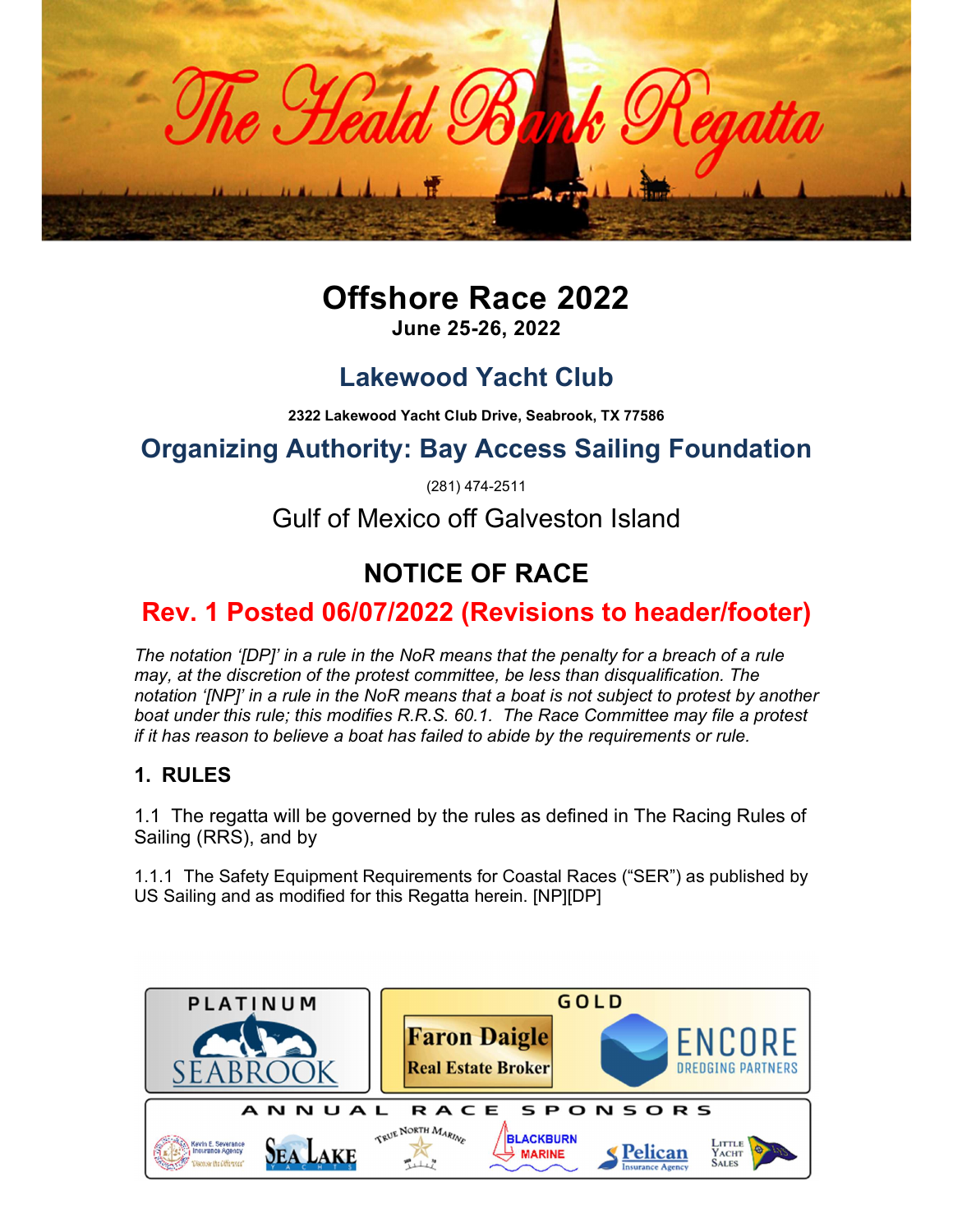1.1.2 The rules of the Offshore Racing Congress Club Rule ("ORC Club") for Monohulls ORC fleet.

1.1.3 The rules of the Performance Handicap Racing Fleet of Galveston Bay ("PHRF") for Monohulls competing in the PHRF Non-Spinnaker and all Classic Canvas Fleets.

1.1.4 The rules of the Texas Offshore Multihull Association ("TOMA") for Multihulls.

1.2 NA

1.3 When rule 20 applies, a boat may indicate her need for room to tack or her response by VHF radio on the designated race frequency.

1.4 Competitors are reminded that, under the preamble of Part 2 to RRS, when a boat sailing under the rules meets a vessel that is not, the rules require that she comply with the International Regulations for Preventing Collisions at Sea ("I.R.P.C.A.S.") or government right-of-way rules. In addition, the Sailing Instructions will provide that the rules of Part 2 of the RRS are replaced by the I.R.P.C.A.S. between sunset and sunrise.

1.5 Interfering With Commercial Traffic: If the Race Committee receives a confirmed report from a disinterested party that a boat interfered with commercial traffic in violation of the I.R.P.C.A.S. while transiting to the race area, while racing, or while transiting to her mooring after finishing, the Race Committee will protest that boat and seek disqualification. ANY BOAT AND SKIPPER SO DISQUALIFIED WILL NOT BE ALLOWED TO ENTER ANY FUTURE LAKEWOOD YACHT CLUB EVENT.

1.6 RRS 62.1(c) will be modified so that a boat may be given redress in the event of giving help in compliance with RRS 1.1, even if help is to herself or her crew.

1.7 The following rules apply to the Classic Canvas Fleet only:

1.7.1 Power-driven winches are permitted. This changes R.R.S. 52.

1.7.2 Headsails, foresails, or oversized jibs, greater than the largest jib rated on entry, shall not be used in the Non-Spinnaker Fleet.

1.7.3 Two headsails may not be carried at the same time, except that while changing headsails, the replacing sail may be set and trimmed before the replaced sail is lowered. For purposes of this rule, a staysail on a cutter rigged boat is not considered a

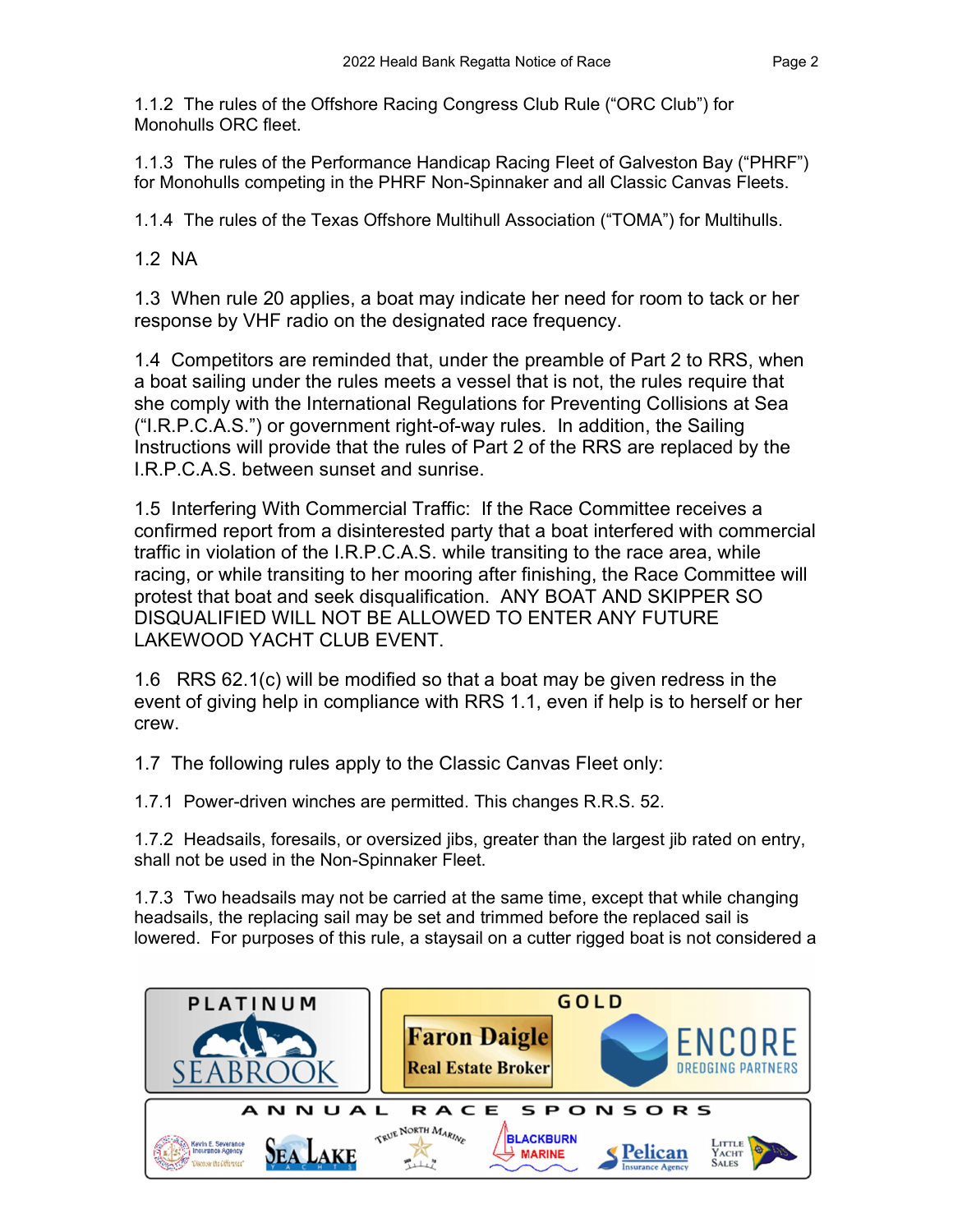headsail.

1.7.4 Pole lifts and down hauls may be used.

1.7.5 A whisker pole may be used to wing out a headsail, the luff of which must be attached to a headstay. A whisker pole or spinnaker pole may not be used to wing out an asymmetrical spinnaker.

1.7.6 Staysails shall not be used except on boats in the Cutter division to which the staysail is furled or hanked onto an inner forestay permanently attached at the mast.

1.8 Modifications to SER:

1.8.1 Lifelines: The requirements for lifelines are modified to allow vinyl or other coating on the lifelines provided any stained coating is removed to establish that the lifelines have not corroded. Competitors are advised to exercise special care to ensure that any coated lifelines have been tested prior to racing, as evidence of corrosion is not always visible.

1.8.2 Flares: The requirements for flares are modified to allow the use of Coast Guard approved flares in lieu of SOLAS flares so long as the type and quantity comply with the requirements of the paragraph and they are not older than the expiration date.

1.8.3 Special Requirements for Pulpits, Stanchions, Lifelines and Bilge Pumps on Multihulls: Jackstays and clipping points may be substituted for lifelines or pulpits, according to the following conditions:

- Jackstays shall be a dedicated piece of safety equipment installed before the start of the race and remain in place until the boat is securely berthed after finishing the race.
- Jackstays must be installed to allow a crewmember while clipped on to move readily between the working areas on deck and the cockpit, with minimum of clipping and unclipping operations.
- Each crew member shall have a safety harness (or combined with inflatable vest) and tether
- All crewmembers in the cockpit, on deck or nets between sunset and sunrise must be clipped on.
- $\bullet$  In accordance with Multihull SER 2.5.2, a boat shall have a portable manual bilge pump of at least 10 GPM capacity capable of dewatering any part of the boat.

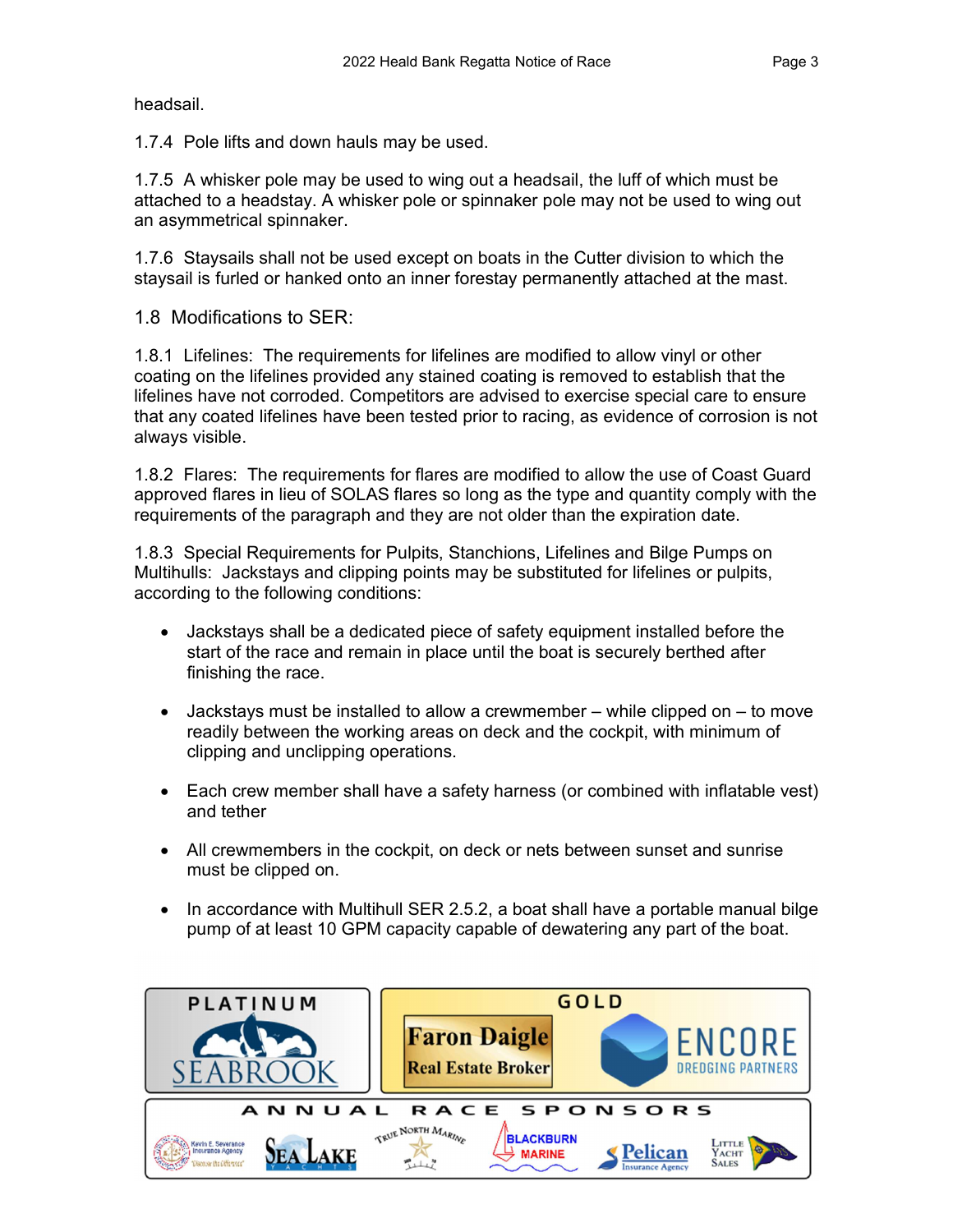When not in use, the pump shall be attached to the boat.

1.9 In case of conflict between the NOR and the Sailing Instructions (SIs), the SIs shall prevail. (This changes rule 63.7.)

#### 2. ADVERTISING

2.1 Competitor advertising will be restricted as follows: As a courtesy to our valued race sponsors, no advertising may be displayed on Lakewood Yacht Club premises without prior written permission of the organizing authority.

#### 3. SAILING INSTRUCTIONS

3.1 The sailing instructions will be available no later than 1930 on June 21, 2022 electronically here.

#### 4. COMMUNICATION

4.1 The online official notice board is located here.<br>4.2 On the water, the race committee will make courtesy broadcasts to competitors on VHF radio. The channel will be stated in the SIs.

4.3 [DP] While racing, except in an emergency or as required to hail another boat to avoid collision or other incidents, a boat shall not make voice or data transmissions and a boat shall not receive voice or data communication that is not available to all boats.

#### 5. ELIGIBILITY AND ENTRY

5.1 Boats shall be at least 27 feet length on deck.

5.2 The regatta is open to all boats of the ORC Spin, PHRF Non-Spin, Cruising Classic Canvas boats with a PHRF Rating (non-spinnaker or with spinnaker), One-Design, and Multihulls. Division splits and class selections will be adjusted at the discretion of the race committee.

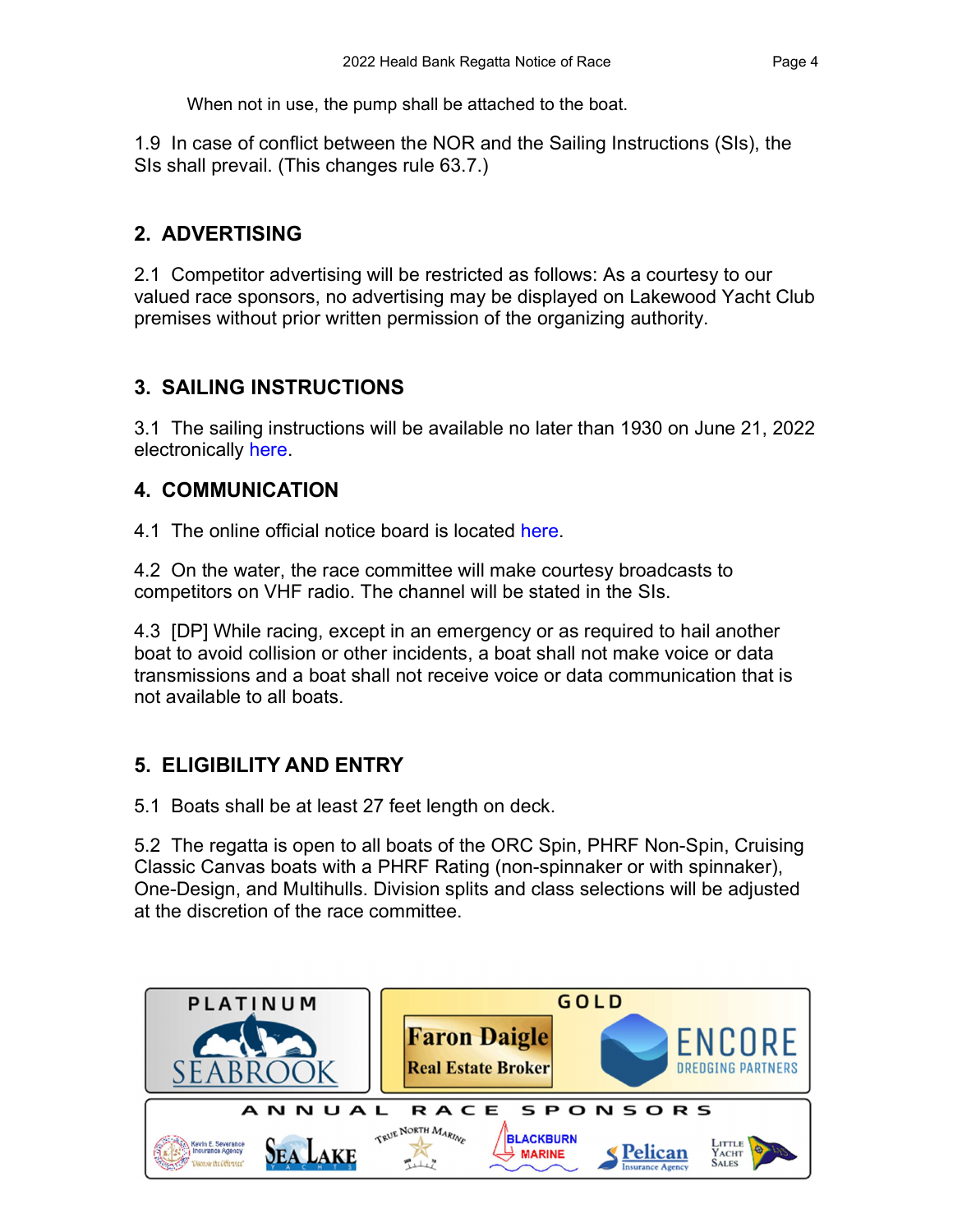5.3 Each boat must be properly documented with the U.S. Coast Guard or properly registered with a jurisdiction within the United States. Vessels registered with a jurisdiction outside the United States may enter with prior written approval of the Principal Race Officer.

5.4 Each boat shall conform to U.S. Sailing's Safety Equipment Requirements for Coastal Races, with exceptions and changes as listed herein.

5.5 The following restrictions on the number of boats apply: A minimum of three boats constitutes a class.

5.6 Eligible boats may enter by completing the online form, together with the required fee, by the deadline in the Schedule below.

#### 6. FEES

6.1 The required entry fee is \$60. It does not include any dinner tickets. A \$5 discount is available for US Sailing members. The entry fee is payable by credit card or yacht club reciprocal charge. The entry must be submitted by the deadline in the Schedule below.

6.2 Other fees:

6.3 Late entries may be accepted at the discretion of the Regatta Chair but will require a \$100 tax-deductible donation to Bay Access Sailing Foundation in addition to the entry fee.

| Day      | <b>Date</b> | Event                                         | <b>Time</b>                           |
|----------|-------------|-----------------------------------------------|---------------------------------------|
| Sunday   | 19 June     | <b>Registration Deadline</b>                  | 2100                                  |
| Friday   | 24 June     | Skipper's Meeting @ LYC                       | 1900                                  |
| Saturday | 25 June     | Racing                                        | First warning no earlier<br>than 1200 |
| Monday   | 27 June     | Steak and Stories @ LYC<br>Monday Night Grill | Awards at 1900                        |

#### 7. SCHEDULE

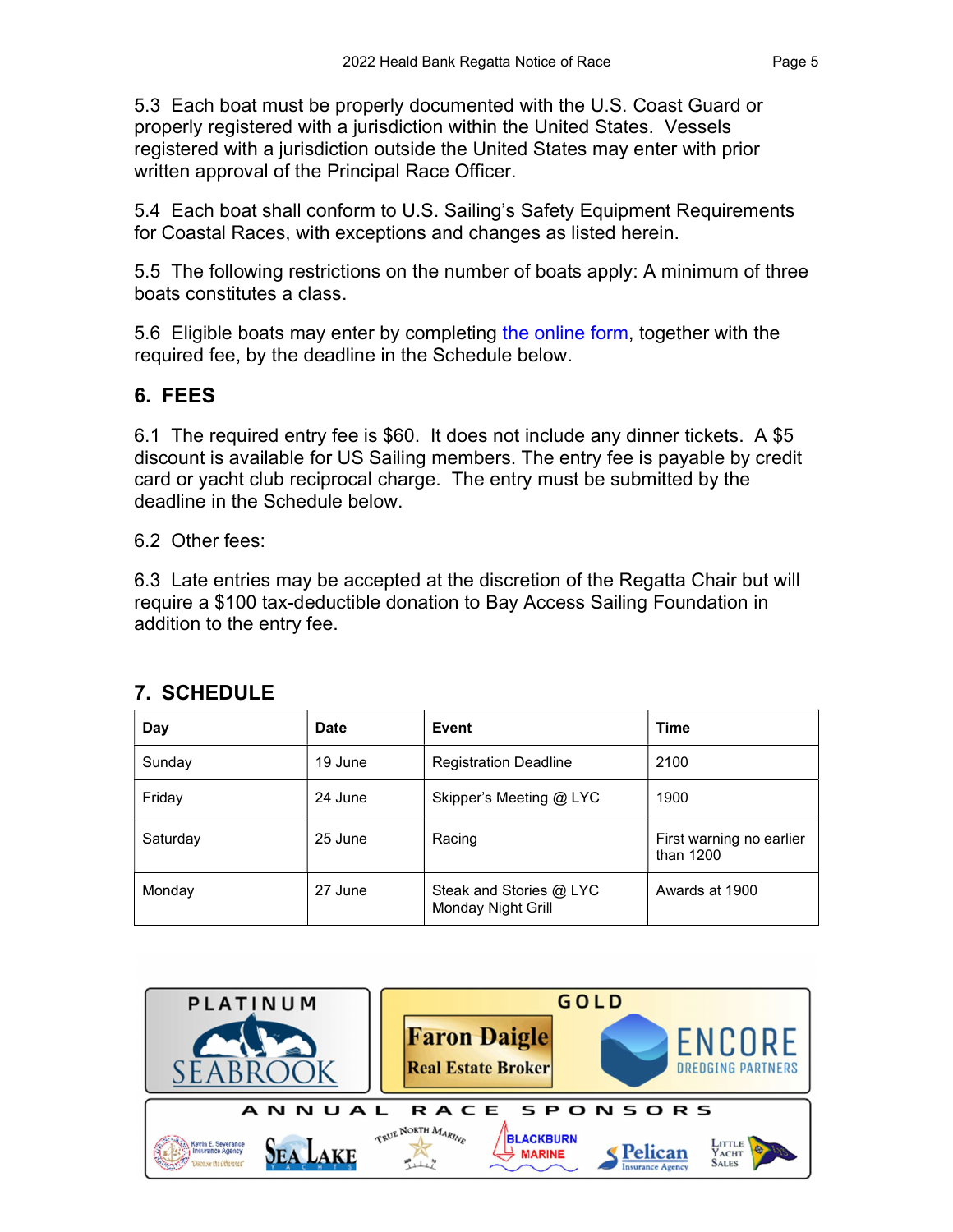#### 8. MEASUREMENTS

8.1 In accordance with RRS 78, each boat racing in a PHRF fleet shall be on the current PHRF-GB valid list or provide a 2022 certificate.

8.2 In accordance with RRS 78, each boat racing in a ORC fleet shall have and provide a current 2022 ORC Certificate

8.3 In accordance with RRS 78, each boat racing in a multihull fleet shall submit a current rating certificate from Texas Offshore Multihull Association (TOMA).

#### 9. VENUE

The racing area will be in the Gulf of Mexico, offshore of Galveston Island, to seaward of Houston Ship Channel marker #11. See Attachment 1.

#### 10. THE COURSES

| <b>Boat Class</b>                   | Distance courses, fixed marks,<br>approximately 60 NM | Distance courses, fixed marks,<br>approximately 90 NM |  |
|-------------------------------------|-------------------------------------------------------|-------------------------------------------------------|--|
| <b>ORC Spinnaker</b>                | Yes                                                   | Yes                                                   |  |
| PHRF non-<br>Spinnaker              | Yes                                                   | <b>No</b>                                             |  |
| One Design                          | Yes                                                   | Yes                                                   |  |
| Multi Hull                          | Yes                                                   | Yes                                                   |  |
| <b>PHRF Classic</b><br>Canvas class | Yes                                                   | <b>No</b>                                             |  |
| <b>PHRF Spinnaker</b>               | Yes                                                   | Yes                                                   |  |

#### 11. PENALTY SYSTEM

11.1 For the PHRF Cruising Non-Spin and the Classic Canvas class(es) rule 44.1 is changed so that the Two-Turns Penalty is replaced by the One-Turn Penalty.

11.2 RRS Appendix V2 will apply.

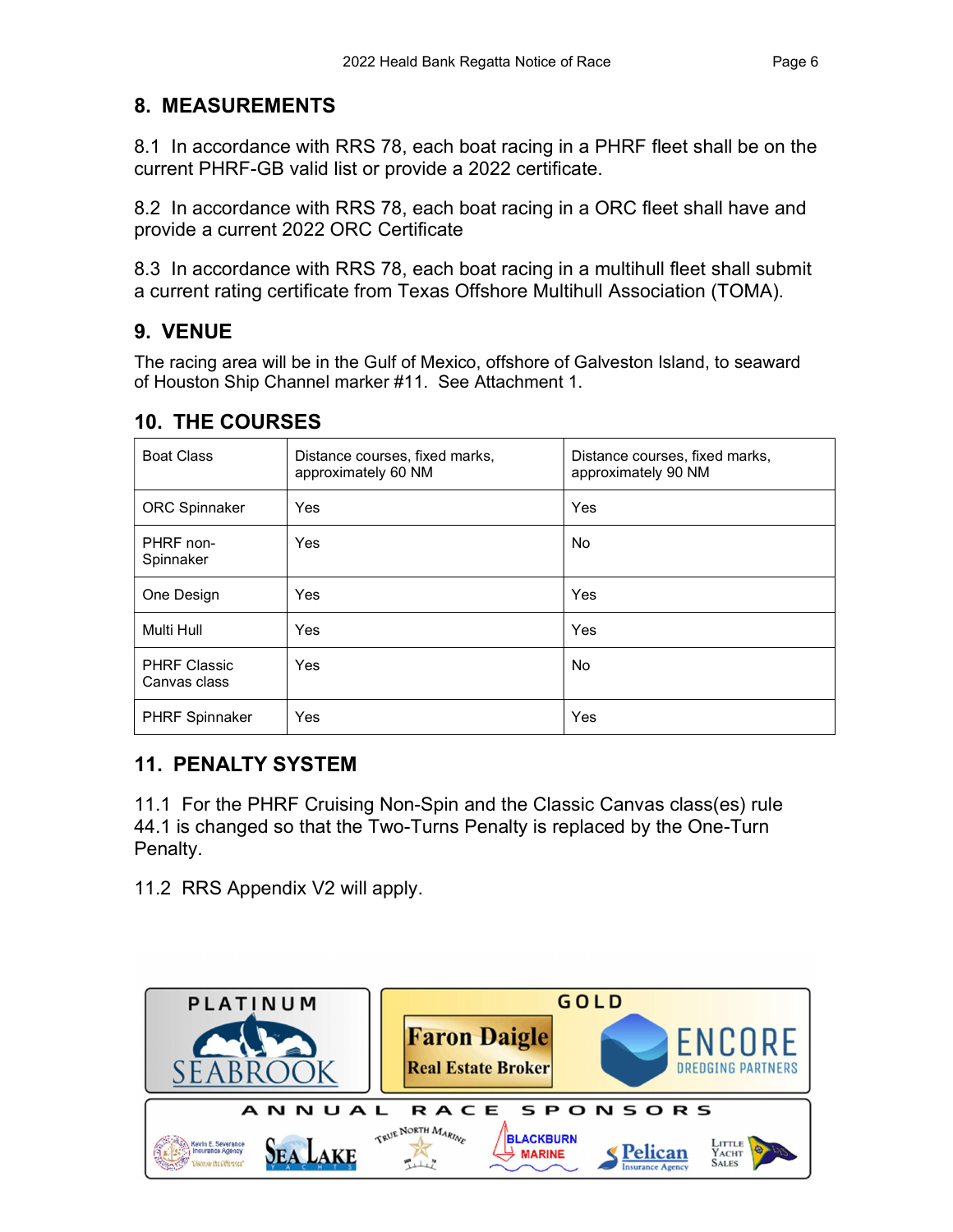#### 12. SCORING

12.1 The scoring system is as follows: A2 is modified so that no races are discarded. The sailing Instructions will describe this in more detail.

12.2 One race is scheduled. One race is required to be completed to constitute a series.

12.3 PHRF and TOMA rating will use Time on Distance (TOD) scoring. ORC will use Time on Time (TOT) single number scoring.

#### 13. BERTHING

13.1 Racers are welcome to bring boats to the inner harbor of LYC before and after the regatta, but space may be limited for overnight storage. Please make arrangements in advance by contacting LYC Harbor Master at (281) 474-2540.

#### 14. PRIZES

14.1 One trophy will be awarded in classes with three boats. Two trophies will be awarded in classes with four or five boats, three trophies in classes with six to eight boats.

#### 15. DISCLAIMER OF LIABILITY

Sailing is an activity with inherent risks of damage and injury. Competitors in this event participate entirely at their own risk – see RRS 3, DECISION TO RACE. The race organizers (Bay Access Sailing Foundation, Lakewood Yacht Club, the LYC race committee, protest committee, sponsors, or any other organization or official) will not be responsible for damage to any boat or other property or the injury to any competitor, including death, sustained as a result of participation in this event. By participating in this event, each competitor agrees to release the race organizers from any and all liability associated with such competitor's participation in this event to the fullest extent permitted by law. No boat shall participate in this race unless the skipper and all crew members have submitted a Waiver and Release of Liability prior to the skippers' meeting. At the discretion of the race committee chair, crew member waivers may be accepted after the Skippers' Meeting but prior to the race start. Failure to submit a waiver for each crew member will result in the entry being incomplete, and the boat will not be considered to be participating in the event. Skipper waivers are submitted with the online entry form. Crew waivers are submitted on-line here.

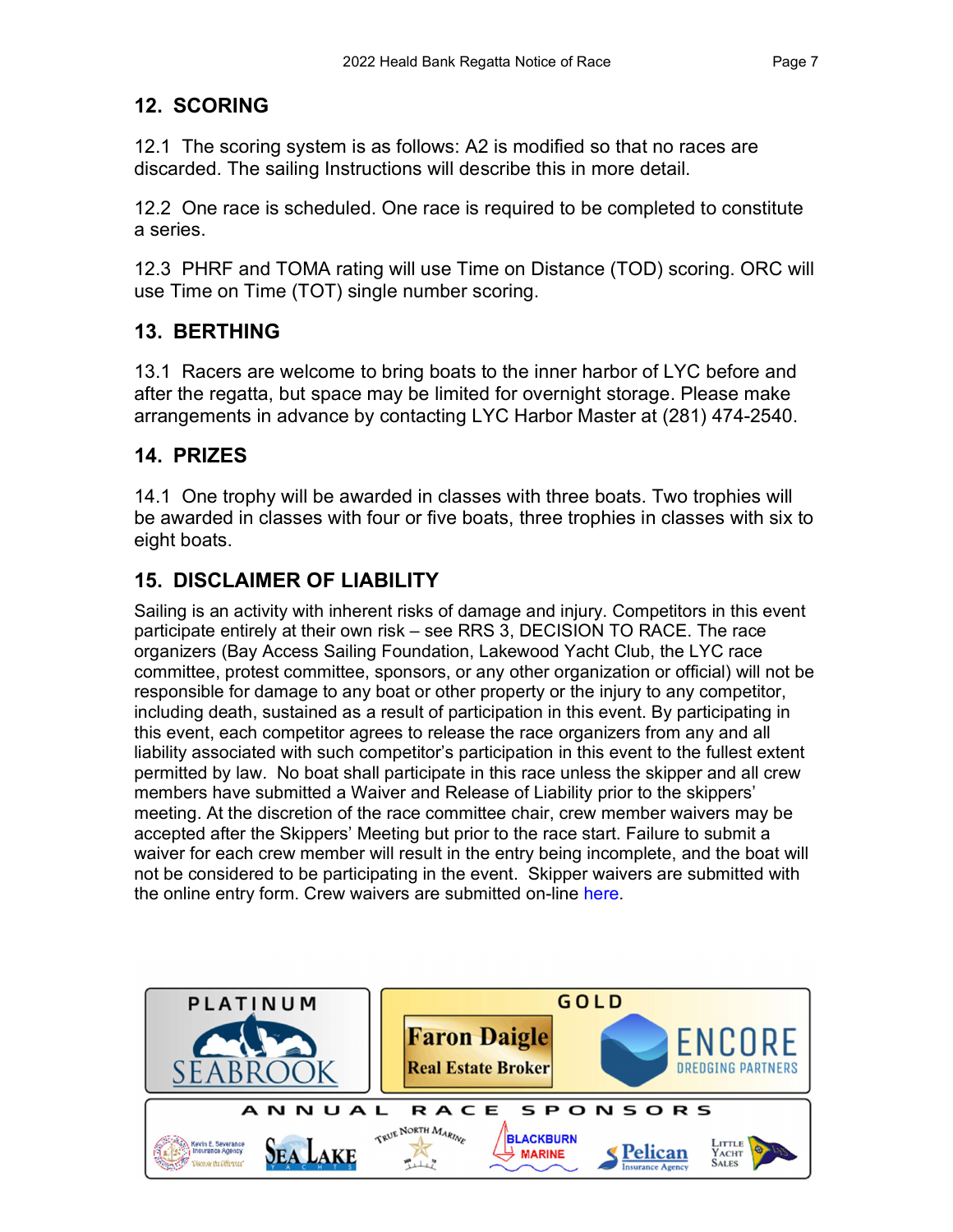A link to the list of all crew members who have submitted waivers will be provided here. It is the skipper's obligation to ensure that each crew member's waiver is reflected on the waiver list prior to check in on race day to verify that the boat has met the entry requirement.

#### 16. INSURANCE

Each participating boat shall be insured with valid third-party liability insurance with a minimum coverage of \$300,000 per event or the equivalent.

#### 17. FURTHER INFORMATION

Contact LYC at (281) 474-2511 or Bob Crosby, Race Committee Chair at (346) 315- 6852 or RobertMartinCrosby@gmail.com.